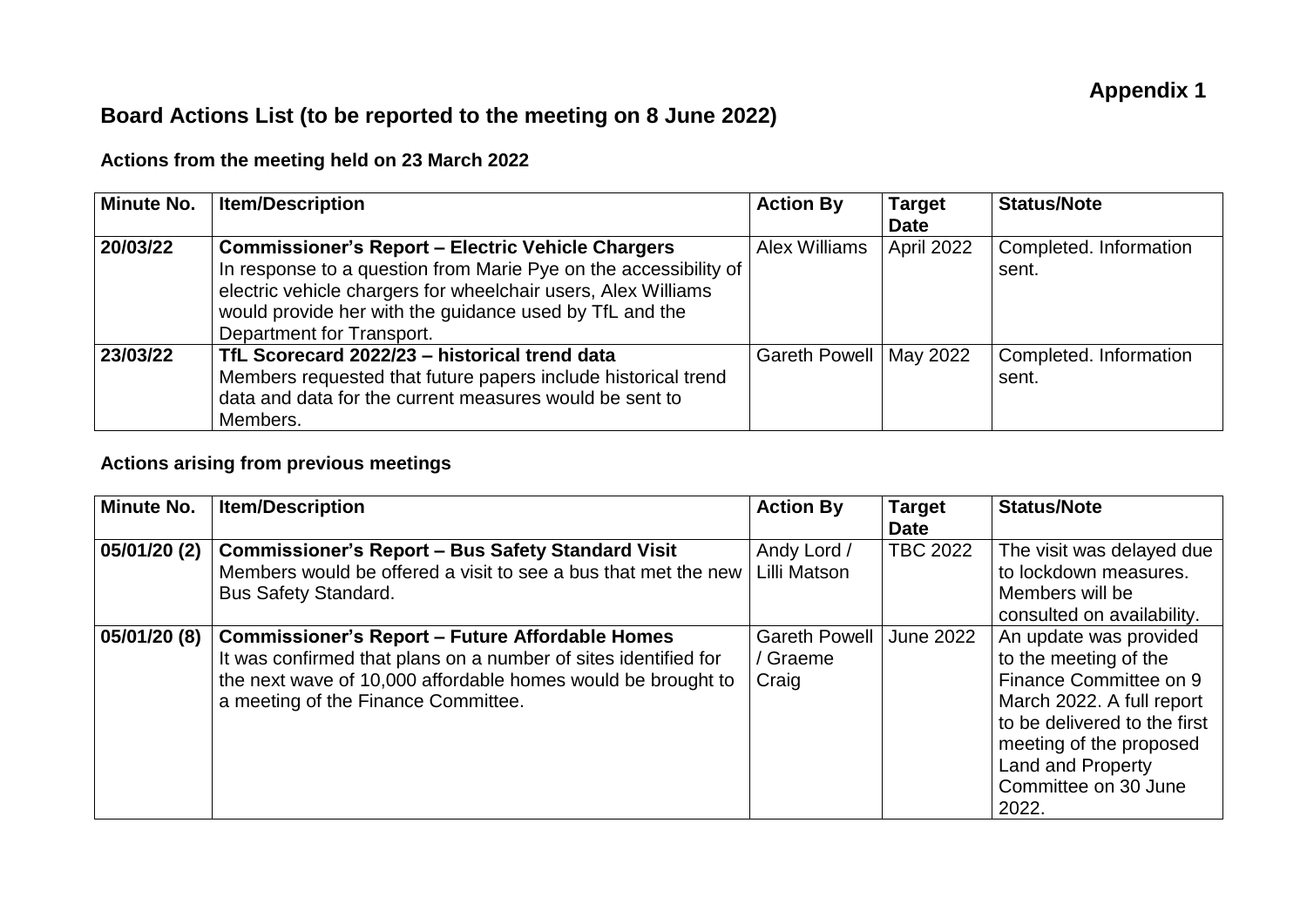| 67/11/21 (2) | <b>Commissioner's Report - Safety at junctions</b><br>An update including timeframes would be brought to a future<br>meeting of the Safety, Sustainability and Human Resources<br>(SSHR) Panel.                                                                                              | <b>Gareth Powell</b>                                |                  | On SSHR Panel forward<br>plan.                                                                                                               |
|--------------|----------------------------------------------------------------------------------------------------------------------------------------------------------------------------------------------------------------------------------------------------------------------------------------------|-----------------------------------------------------|------------------|----------------------------------------------------------------------------------------------------------------------------------------------|
| 67/11/21 (3) | Commissioner's Report - Safety for women and girls<br>The impact of the comprehensive programme to improve safety<br>for women and girls travelling on the network would be<br>assessed and the outcomes would be considered at a future<br>meeting of the SSHR Panel.                       | Lilli Matson /<br><b>Matt Brown</b>                 |                  | On SSHR Panel forward<br>plan.                                                                                                               |
| 67/11/21 (4) | Commissioner's Report - London Overground Incident at<br><b>Enfield Station 12 October 2021</b><br>An investigation was underway and any developments and<br>lessons learnt would be considered at a future meeting of the<br><b>SSHR Panel.</b>                                             | Lilli Matson /<br>Andy Lord                         |                  | On SSHR Panel forward<br>plan.                                                                                                               |
| 74/10/21     | <b>Report of the Customer Service and Operational</b><br>Performance Panel - Briefing on inclusion programme.<br>The Director of Diversity, Inclusion and Talent would develop a<br>comprehensive inclusion programme and the Board would<br>receive a briefing when the work was completed. | Tricia Wright /<br>Marcia<br>Williams               | <b>TBC</b>       | Briefing to be scheduled<br>when the work is<br>completed.                                                                                   |
| 75/11/21     | Report of the Programmes and Investment Committee -<br>Value for money<br>The Board would receive a briefing on the work undertaken on<br>the Value for Money framework.                                                                                                                     | <b>Stuart Harvey</b><br>/ Alexandra<br><b>Batey</b> | <b>June 2022</b> | Briefing to be scheduled.                                                                                                                    |
| 82/12/21 (1) | <b>Commissioner's Report - Night Tube Services</b><br>Members would be updated in the New Year on opening dates<br>for the three remaining lines (Northern, Piccadilly and Jubilee).                                                                                                         | Andy Lord                                           | 2022             | Jubilee line Night Tube<br>services restarted on 21<br>May 2022.                                                                             |
| 82/12/21 (3) | Commissioner's Report - passenger incident at Tottenham<br><b>Court Road station 3 December 2021</b><br>An investigation was underway and Members would be kept<br>informed of the outcomes.                                                                                                 | Andy Lord                                           | 2022             | Once the investigation is<br>completed, Members will<br>be updated via the<br><b>Commissioner's Report</b><br>and through the SSHR<br>Panel. |